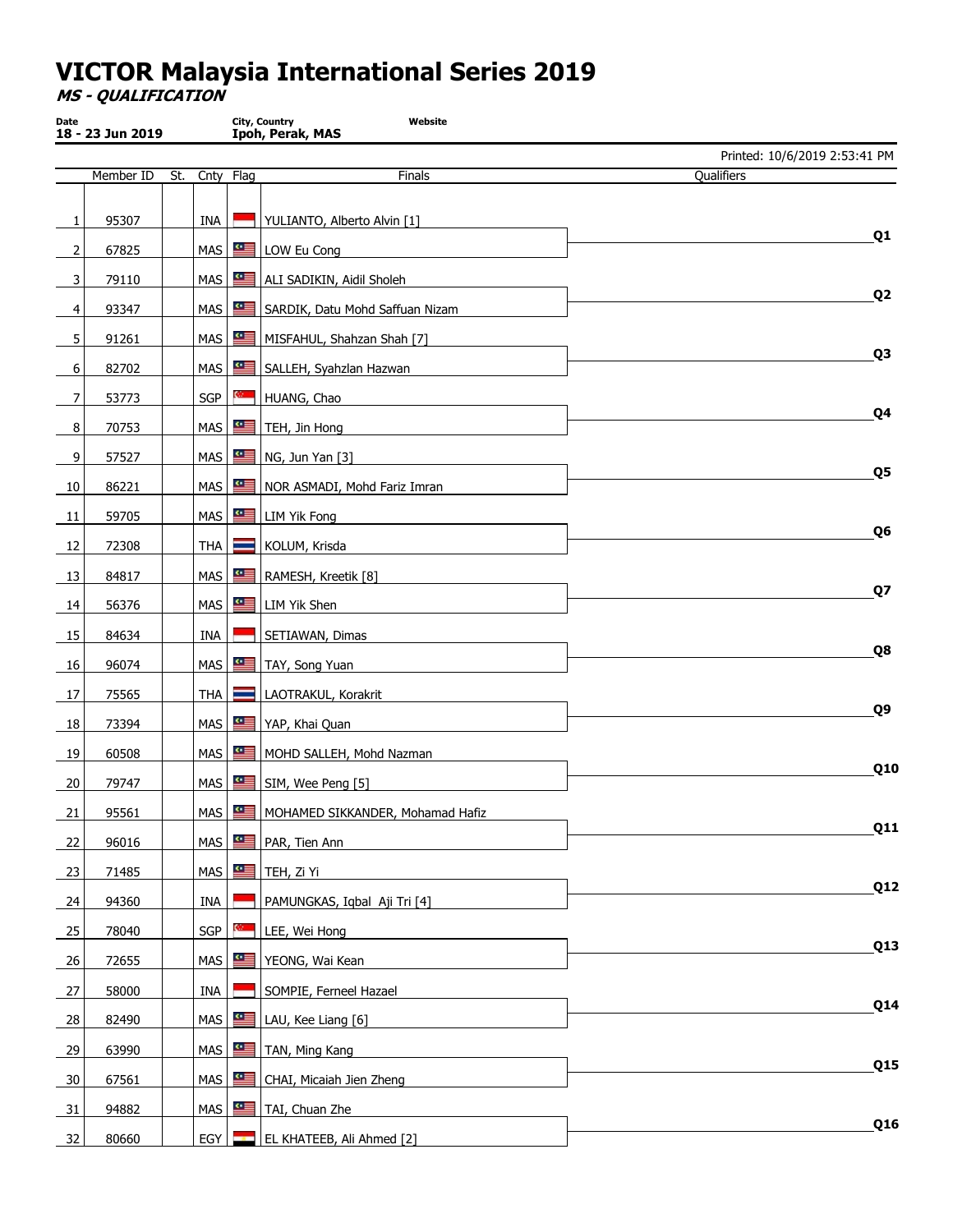#### Date 18 - 23 Jun 2019 City, Country Ipoh, Perak, MAS Website Printed: 10/6/2019 2:53:41 PM Member ID St. Cnty Flag Round 1  $1 \mid 87117 \mid \frac{\mid \text{MAS} \mid \text{SS} \mid \text{S2} \mid \text{S2} \mid \text{S3} \mid \text{S1}}{\mid \text{S3} \mid \text{S1} \mid \text{S1} \mid \text{S1} \mid \text{S2} \mid \text{S2} \mid \text{S3} \mid \text{S3} \mid \text{S4} \mid \text{S5} \mid \text{S5} \mid \text{S6} \mid \text{S6} \mid \text{S7} \mid \text{S7} \mid \text{S8} \mid \text{S8} \mid \text{S9} \mid \text{S9} \mid \text{S1} \$ 2 Qualification - Q4<br>3 84517 SGP | MRAN KHAN, M 3 84517 SGP MRAN KHAN, M<br>4 76618 JNA KHO WIBOWO, H 4 76618 | INA KHO WIBOWO, H<br>5 80800 | THA THONGNUAM, P [14] 80800 | | THA | | | THONGNUAM, P [14] 6 59658 | | INA | | KARONO, Karono 7 | | | | | Qualification - Q9 8 68669 MAS KARUPATHEVAN J. 9 62305 | INA CUPU, G [6]<br>10 70219 | MDV | SHAHEED, H Z 10 70219 MDV SHAHEED, H Zayan<br>11 Oualification - O8 Qualification - Q8 12 70291 MAS SHAMSUL MUZLI, M 13 95952 MAS YEOH, S [15] 14 69521 AUS FRIEDISON, K Qualification - Q1 16 73950 MAS ME M ZIYAD, Md Tah 17 77143 CAN SHENG, X [3]<br>18 64155 MAS SE ZULKIFFLI, Z 18 64155 MAS ZULKIFFLI, Z 19 Qualification - Q5<br>
20 68290 MAS | MAS | AHMAD FAIRUZLY. 20 68290 MAS AHMAD FAIRUZLY, M 21 72703 MAS MOHMED MISBUN, M [12] 22 89690 THA JAMSRI, Saran<br>23 68050 INA MAINAKY, Y 23 68050 INA MAINAKY, Y<br>24 Qualification 24 Qualification - Q14<br>25 73534 MAS CH GOH Giap Chin [5] GOH Giap Chin [5] 26 87934 INA FEBRIANSYAH, M 27 77792 AUS SCHUELER, Jacob<br>28 Qualification - 015 Qualification - Q15 29 67795 INA MARTEEN, A [9]<br>30 Qualification - Q16 Qualification - Q16 31 92542 | | MAS | | | | LIM Chong King 32 89653 THA PIYAWATCHARAVIJIT, S<br>33 79695 MAS E CHONG Yee Han  $79695$  | MAS  $\frac{25}{10}$  | CHONG Yee Han 34 Qualification - Q6 35 82570 | IND | DHALIWAL, G 36 89156 INA BELAWA, S [16]<br>37 89682 MAS SE SIM, Fong Hau 37 89682 MAS SIM, Fong Hau<br>38 87309 THA SRIMANTA, P SRIMANTA, P 39 | | | | Qualification - Q7 40 93857 MAS LIM Chi Wing [8]<br>41 80886 INA SETIABUDI, Bobby 80886 | | | INA | | | | SETIABUDI, Bobby 42 **Qualification - Q10** 43 75575 SGP KGH, Jia Wei Joel<br>44 69159 MAS SUE TAN, Jia Wei [11]  $\begin{array}{|c|c|c|c|c|}\n\hline\n\text{69159} & \text{MAS} & \text{TAN, Jia Wei [11]} \\
\hline\n\text{69156} & \text{MAS} & \text{BOZAIN} & \text{Ee} \\
\hline\n\end{array}$ 45 58566 MAS ROZAIN, Faiz<br>46 Qualification - Qualification - Q Qualification - Q11 47 75904 THA OUPTHONG, R 48 90657 INA RUMBAY, I [4] 49 75079 INA RAMLIE, Yonathan<br>50 Qualification - Q13 Qualification - Q13 51 61453 MAS VASIGARAN, E<br>52 68589 AUS VERN, Daniel [10] 52 68589 AUS **FAN**, Daniel [10] 53 Qualification - Q12 54 76101 MAS ME MOHD NADZRI, M<br>55 69006 INA ADINATA, C 69006 INA ADINATA, C<br>66321 THA ELEELAVECHABUT **56 66321 THA LEELAVECHABUTR, K [7]**<br>57 Oualification - 02 57 Qualification - Q2 58 88194 MAS SARDIK, D<br>59 84838 MAS SE LEONG Jur 59 84838 MAS LEONG Jun Hao<br>60 68647 INA NUGRAHA, K [1] NUGRAHA, K [13] 61 94381 | | THA | CHOTPHINIT, P 62 | | | | | | | Qualification - Q3 63 86795 SGP TAN, M<br>64 92796 MAS SE CHEAM 64 92796 | MAS | SE | CHEAM J. [2] Round 2 Round 3 Quarterfinals Semifinals Final

MS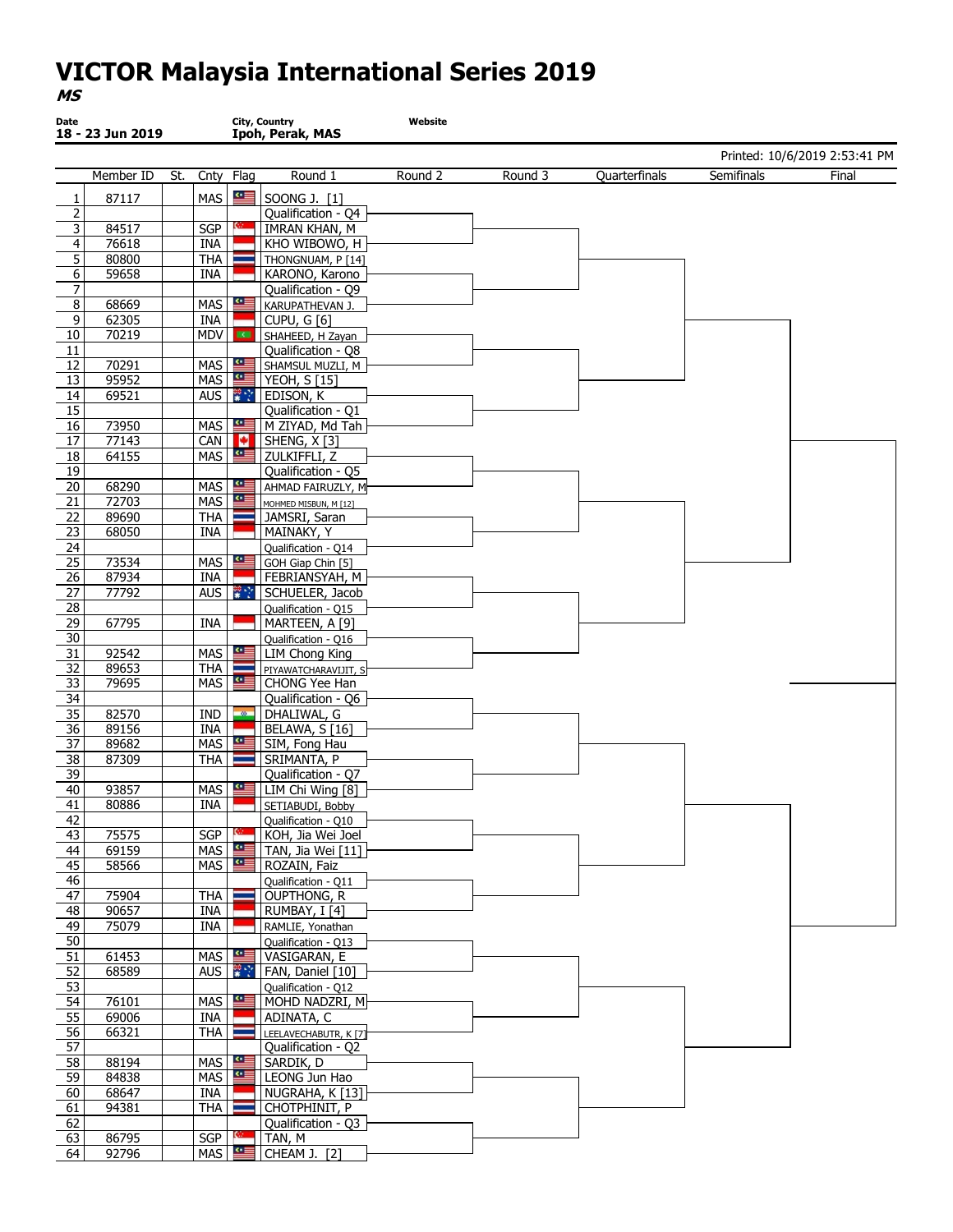| Printed: 10/6/2019 2:53:41 PM<br>Semifinals<br>Member ID<br>St.<br>Flag<br>Round 1<br>Round 2<br>Round 3<br>Quarterfinals<br>Final<br>Cnty<br>C.<br>81033<br><b>SGP</b><br>CHUA H. [1]<br>1<br>CHUA H. [1]<br>$\overline{2}$<br>Bye 1<br>3<br>79426<br><b>INA</b><br>SYARAFINA, D<br>$\overline{4}$<br>TPE  <br>TSAI Hsin-Pei<br>89473<br>$\circ$<br>$\overline{5}$<br>99214<br>INA<br>WINDIASARI, M<br>WINDIASARI, M<br>6<br>Bye 9<br>$\overline{7}$<br>YAP, Yee<br>75832<br><b>MAS</b><br>华国<br>$\overline{8}$<br>86412<br><b>INA</b><br>BATARI, M<br>$\overline{9}$<br>76890<br><b>INA</b><br>WARDANI, P [8]<br>WARDANI, P [8]<br>10<br>Bye 5<br><b>TUNG Ciou-Tong</b><br>11<br>61614<br><b>TPE</b><br>$\circ$<br>等<br>59367<br>MAS<br>12<br>A. KARUPATHEVAN, L<br>81909<br>MAS $\frac{dE}{dt}$<br>13<br>EOON Qi Xuan<br>EOON Qi Xuan<br>14<br>Bye 13<br>$\overline{15}$<br>87718<br>INA<br>WIDJAJA, S<br>69339<br>16<br>THA<br>SINGKAEW, L<br>$\overline{17}$<br>68199<br><b>INA</b><br>WINATA, A [4]<br>WINATA, A [4]<br>$18\,$<br>Bye 3<br>19<br><b>MAS</b><br>KONG Yi Jin<br>57931<br>些<br>$\overline{20}$<br>98699<br><b>USA</b><br>KEERTHI, Shruthi<br>≝≝<br>80862<br>TPE<br>21<br>CHIU Pin-Chian<br>$\Omega$<br>CHIU Pin-Chian<br>22<br>Bye 11<br>23<br>SARASWATI, M<br>87163<br>INA<br>97857<br><b>THA</b><br>24<br>CHAMNAKTAN, P<br>$\overline{25}$<br>79198<br><b>THA</b><br>AIMSAARD, N [5]<br>AIMSAARD, N [5]<br>26<br>Bye 7<br>$\overline{27}$<br>些<br>99805<br>MAS<br>VASIGARAN, D<br>28<br>85154<br><b>INA</b><br>SETIAWAN, Y<br>29<br>83332<br>INA<br>RAHMAWATI, N<br>RAHMAWATI, N<br>$\overline{30}$<br>Bye 15<br>$\overline{31}$<br>SGP<br>SITO, Jia Rong<br>63404<br>55749<br>MAS<br>≝≅<br>32<br>LIM Jing Ning<br>33<br>97685<br><b>TPE</b><br>HUANG Yu-Hsun<br>$MAS$ $\frac{dE}{dt}$<br>80705<br>34<br>LIM Peiy Zhean<br>35<br><b>Bye 16</b><br>SULISTYA DEVI, N<br>36<br>92946<br>INA<br>SULISTYA DEVI, N<br>$MAS$ $\frac{a}{2}$<br>57291<br>37<br>DAVINCY SAHA, D<br>38<br>92105<br><b>INA</b><br>HASTUTI, W<br>39<br>Bye 8<br>HOOI, Y [6]<br>HOOI, Y [6]<br>40<br>94594<br>SGP<br>70347<br>PENG Li Ting<br>41<br>TPE <b>O</b><br>≝≝<br>USA<br>89998<br>RUSLI, Isabelle<br><u>42</u><br>43<br>Bye 12<br>FARAHNAILAH, T<br>44<br>86959<br>INA<br>FARAHNAILAH, T<br>45<br>62436<br>THA<br>PORNPATTANAMONGKOL, S<br>一<br>46<br>MAS<br>92014<br>KISONA S.<br>$\overline{47}$<br>Bye 4<br>RAHAYU, B [3]<br>48<br>RAHAYU, B [3]<br>78940<br>INA<br>71253<br>$MAS$ $\frac{dE}{dt}$<br>49<br>DAVINCY SAHA, D<br>50<br>69463<br><b>THA</b><br>OPATNIPUT, P<br>51<br>Bye 14<br>MAHESWARI, A<br>52<br>MAHESWARI, A<br>99479<br>INA<br>53<br>74003<br>$TPE    \circledS$<br>CHEN You-Chi<br>一<br>54<br><b>MAS</b><br>66084<br>TAN, Yan Yi<br>$\overline{55}$<br>Bye 6<br>FATMAWATI, S [7]<br>56<br>55717<br>INA<br>FATMAWATI, S [7]<br>65656<br>57<br>INA<br>NURROHKHIM, A<br>$\overline{58}$<br>95845<br>IND<br>GANGULA, S<br>$-20-$<br>59<br>Bye 10<br>WIDYANINGRUM, A<br>60<br>74788<br>INA<br>WIDYANINGRUM, A<br>77988<br>INA<br>FATETANI, A<br>61<br>62<br>66804<br><b>TPE</b><br>CHEN Li<br>$\mathbb{C}$<br>63<br>Bye 2<br>HO Yen Mei [2]<br>64<br>87629<br>MAS<br>华国<br>HO Yen Mei [2] | Date | 18 - 23 Jun 2019 |  | City, Country<br>Ipoh, Perak, MAS | Website |  |  |
|------------------------------------------------------------------------------------------------------------------------------------------------------------------------------------------------------------------------------------------------------------------------------------------------------------------------------------------------------------------------------------------------------------------------------------------------------------------------------------------------------------------------------------------------------------------------------------------------------------------------------------------------------------------------------------------------------------------------------------------------------------------------------------------------------------------------------------------------------------------------------------------------------------------------------------------------------------------------------------------------------------------------------------------------------------------------------------------------------------------------------------------------------------------------------------------------------------------------------------------------------------------------------------------------------------------------------------------------------------------------------------------------------------------------------------------------------------------------------------------------------------------------------------------------------------------------------------------------------------------------------------------------------------------------------------------------------------------------------------------------------------------------------------------------------------------------------------------------------------------------------------------------------------------------------------------------------------------------------------------------------------------------------------------------------------------------------------------------------------------------------------------------------------------------------------------------------------------------------------------------------------------------------------------------------------------------------------------------------------------------------------------------------------------------------------------------------------------------------------------------------------------------------------------------------------------------------------------------------------------------------------------------------------------------------------------------------------------------------------------------------------------------------------------------------------------------------------------------------------------------------------------------------------------------------------------------------------------------------------------------------------------------------------------------------------------------------------------------------------------------------------------------------------------------------------------------------------|------|------------------|--|-----------------------------------|---------|--|--|
|                                                                                                                                                                                                                                                                                                                                                                                                                                                                                                                                                                                                                                                                                                                                                                                                                                                                                                                                                                                                                                                                                                                                                                                                                                                                                                                                                                                                                                                                                                                                                                                                                                                                                                                                                                                                                                                                                                                                                                                                                                                                                                                                                                                                                                                                                                                                                                                                                                                                                                                                                                                                                                                                                                                                                                                                                                                                                                                                                                                                                                                                                                                                                                                                            |      |                  |  |                                   |         |  |  |
|                                                                                                                                                                                                                                                                                                                                                                                                                                                                                                                                                                                                                                                                                                                                                                                                                                                                                                                                                                                                                                                                                                                                                                                                                                                                                                                                                                                                                                                                                                                                                                                                                                                                                                                                                                                                                                                                                                                                                                                                                                                                                                                                                                                                                                                                                                                                                                                                                                                                                                                                                                                                                                                                                                                                                                                                                                                                                                                                                                                                                                                                                                                                                                                                            |      |                  |  |                                   |         |  |  |
|                                                                                                                                                                                                                                                                                                                                                                                                                                                                                                                                                                                                                                                                                                                                                                                                                                                                                                                                                                                                                                                                                                                                                                                                                                                                                                                                                                                                                                                                                                                                                                                                                                                                                                                                                                                                                                                                                                                                                                                                                                                                                                                                                                                                                                                                                                                                                                                                                                                                                                                                                                                                                                                                                                                                                                                                                                                                                                                                                                                                                                                                                                                                                                                                            |      |                  |  |                                   |         |  |  |
|                                                                                                                                                                                                                                                                                                                                                                                                                                                                                                                                                                                                                                                                                                                                                                                                                                                                                                                                                                                                                                                                                                                                                                                                                                                                                                                                                                                                                                                                                                                                                                                                                                                                                                                                                                                                                                                                                                                                                                                                                                                                                                                                                                                                                                                                                                                                                                                                                                                                                                                                                                                                                                                                                                                                                                                                                                                                                                                                                                                                                                                                                                                                                                                                            |      |                  |  |                                   |         |  |  |
|                                                                                                                                                                                                                                                                                                                                                                                                                                                                                                                                                                                                                                                                                                                                                                                                                                                                                                                                                                                                                                                                                                                                                                                                                                                                                                                                                                                                                                                                                                                                                                                                                                                                                                                                                                                                                                                                                                                                                                                                                                                                                                                                                                                                                                                                                                                                                                                                                                                                                                                                                                                                                                                                                                                                                                                                                                                                                                                                                                                                                                                                                                                                                                                                            |      |                  |  |                                   |         |  |  |
|                                                                                                                                                                                                                                                                                                                                                                                                                                                                                                                                                                                                                                                                                                                                                                                                                                                                                                                                                                                                                                                                                                                                                                                                                                                                                                                                                                                                                                                                                                                                                                                                                                                                                                                                                                                                                                                                                                                                                                                                                                                                                                                                                                                                                                                                                                                                                                                                                                                                                                                                                                                                                                                                                                                                                                                                                                                                                                                                                                                                                                                                                                                                                                                                            |      |                  |  |                                   |         |  |  |
|                                                                                                                                                                                                                                                                                                                                                                                                                                                                                                                                                                                                                                                                                                                                                                                                                                                                                                                                                                                                                                                                                                                                                                                                                                                                                                                                                                                                                                                                                                                                                                                                                                                                                                                                                                                                                                                                                                                                                                                                                                                                                                                                                                                                                                                                                                                                                                                                                                                                                                                                                                                                                                                                                                                                                                                                                                                                                                                                                                                                                                                                                                                                                                                                            |      |                  |  |                                   |         |  |  |
|                                                                                                                                                                                                                                                                                                                                                                                                                                                                                                                                                                                                                                                                                                                                                                                                                                                                                                                                                                                                                                                                                                                                                                                                                                                                                                                                                                                                                                                                                                                                                                                                                                                                                                                                                                                                                                                                                                                                                                                                                                                                                                                                                                                                                                                                                                                                                                                                                                                                                                                                                                                                                                                                                                                                                                                                                                                                                                                                                                                                                                                                                                                                                                                                            |      |                  |  |                                   |         |  |  |
|                                                                                                                                                                                                                                                                                                                                                                                                                                                                                                                                                                                                                                                                                                                                                                                                                                                                                                                                                                                                                                                                                                                                                                                                                                                                                                                                                                                                                                                                                                                                                                                                                                                                                                                                                                                                                                                                                                                                                                                                                                                                                                                                                                                                                                                                                                                                                                                                                                                                                                                                                                                                                                                                                                                                                                                                                                                                                                                                                                                                                                                                                                                                                                                                            |      |                  |  |                                   |         |  |  |
|                                                                                                                                                                                                                                                                                                                                                                                                                                                                                                                                                                                                                                                                                                                                                                                                                                                                                                                                                                                                                                                                                                                                                                                                                                                                                                                                                                                                                                                                                                                                                                                                                                                                                                                                                                                                                                                                                                                                                                                                                                                                                                                                                                                                                                                                                                                                                                                                                                                                                                                                                                                                                                                                                                                                                                                                                                                                                                                                                                                                                                                                                                                                                                                                            |      |                  |  |                                   |         |  |  |
|                                                                                                                                                                                                                                                                                                                                                                                                                                                                                                                                                                                                                                                                                                                                                                                                                                                                                                                                                                                                                                                                                                                                                                                                                                                                                                                                                                                                                                                                                                                                                                                                                                                                                                                                                                                                                                                                                                                                                                                                                                                                                                                                                                                                                                                                                                                                                                                                                                                                                                                                                                                                                                                                                                                                                                                                                                                                                                                                                                                                                                                                                                                                                                                                            |      |                  |  |                                   |         |  |  |
|                                                                                                                                                                                                                                                                                                                                                                                                                                                                                                                                                                                                                                                                                                                                                                                                                                                                                                                                                                                                                                                                                                                                                                                                                                                                                                                                                                                                                                                                                                                                                                                                                                                                                                                                                                                                                                                                                                                                                                                                                                                                                                                                                                                                                                                                                                                                                                                                                                                                                                                                                                                                                                                                                                                                                                                                                                                                                                                                                                                                                                                                                                                                                                                                            |      |                  |  |                                   |         |  |  |
|                                                                                                                                                                                                                                                                                                                                                                                                                                                                                                                                                                                                                                                                                                                                                                                                                                                                                                                                                                                                                                                                                                                                                                                                                                                                                                                                                                                                                                                                                                                                                                                                                                                                                                                                                                                                                                                                                                                                                                                                                                                                                                                                                                                                                                                                                                                                                                                                                                                                                                                                                                                                                                                                                                                                                                                                                                                                                                                                                                                                                                                                                                                                                                                                            |      |                  |  |                                   |         |  |  |
|                                                                                                                                                                                                                                                                                                                                                                                                                                                                                                                                                                                                                                                                                                                                                                                                                                                                                                                                                                                                                                                                                                                                                                                                                                                                                                                                                                                                                                                                                                                                                                                                                                                                                                                                                                                                                                                                                                                                                                                                                                                                                                                                                                                                                                                                                                                                                                                                                                                                                                                                                                                                                                                                                                                                                                                                                                                                                                                                                                                                                                                                                                                                                                                                            |      |                  |  |                                   |         |  |  |
|                                                                                                                                                                                                                                                                                                                                                                                                                                                                                                                                                                                                                                                                                                                                                                                                                                                                                                                                                                                                                                                                                                                                                                                                                                                                                                                                                                                                                                                                                                                                                                                                                                                                                                                                                                                                                                                                                                                                                                                                                                                                                                                                                                                                                                                                                                                                                                                                                                                                                                                                                                                                                                                                                                                                                                                                                                                                                                                                                                                                                                                                                                                                                                                                            |      |                  |  |                                   |         |  |  |
|                                                                                                                                                                                                                                                                                                                                                                                                                                                                                                                                                                                                                                                                                                                                                                                                                                                                                                                                                                                                                                                                                                                                                                                                                                                                                                                                                                                                                                                                                                                                                                                                                                                                                                                                                                                                                                                                                                                                                                                                                                                                                                                                                                                                                                                                                                                                                                                                                                                                                                                                                                                                                                                                                                                                                                                                                                                                                                                                                                                                                                                                                                                                                                                                            |      |                  |  |                                   |         |  |  |
|                                                                                                                                                                                                                                                                                                                                                                                                                                                                                                                                                                                                                                                                                                                                                                                                                                                                                                                                                                                                                                                                                                                                                                                                                                                                                                                                                                                                                                                                                                                                                                                                                                                                                                                                                                                                                                                                                                                                                                                                                                                                                                                                                                                                                                                                                                                                                                                                                                                                                                                                                                                                                                                                                                                                                                                                                                                                                                                                                                                                                                                                                                                                                                                                            |      |                  |  |                                   |         |  |  |
|                                                                                                                                                                                                                                                                                                                                                                                                                                                                                                                                                                                                                                                                                                                                                                                                                                                                                                                                                                                                                                                                                                                                                                                                                                                                                                                                                                                                                                                                                                                                                                                                                                                                                                                                                                                                                                                                                                                                                                                                                                                                                                                                                                                                                                                                                                                                                                                                                                                                                                                                                                                                                                                                                                                                                                                                                                                                                                                                                                                                                                                                                                                                                                                                            |      |                  |  |                                   |         |  |  |
|                                                                                                                                                                                                                                                                                                                                                                                                                                                                                                                                                                                                                                                                                                                                                                                                                                                                                                                                                                                                                                                                                                                                                                                                                                                                                                                                                                                                                                                                                                                                                                                                                                                                                                                                                                                                                                                                                                                                                                                                                                                                                                                                                                                                                                                                                                                                                                                                                                                                                                                                                                                                                                                                                                                                                                                                                                                                                                                                                                                                                                                                                                                                                                                                            |      |                  |  |                                   |         |  |  |
|                                                                                                                                                                                                                                                                                                                                                                                                                                                                                                                                                                                                                                                                                                                                                                                                                                                                                                                                                                                                                                                                                                                                                                                                                                                                                                                                                                                                                                                                                                                                                                                                                                                                                                                                                                                                                                                                                                                                                                                                                                                                                                                                                                                                                                                                                                                                                                                                                                                                                                                                                                                                                                                                                                                                                                                                                                                                                                                                                                                                                                                                                                                                                                                                            |      |                  |  |                                   |         |  |  |
|                                                                                                                                                                                                                                                                                                                                                                                                                                                                                                                                                                                                                                                                                                                                                                                                                                                                                                                                                                                                                                                                                                                                                                                                                                                                                                                                                                                                                                                                                                                                                                                                                                                                                                                                                                                                                                                                                                                                                                                                                                                                                                                                                                                                                                                                                                                                                                                                                                                                                                                                                                                                                                                                                                                                                                                                                                                                                                                                                                                                                                                                                                                                                                                                            |      |                  |  |                                   |         |  |  |
|                                                                                                                                                                                                                                                                                                                                                                                                                                                                                                                                                                                                                                                                                                                                                                                                                                                                                                                                                                                                                                                                                                                                                                                                                                                                                                                                                                                                                                                                                                                                                                                                                                                                                                                                                                                                                                                                                                                                                                                                                                                                                                                                                                                                                                                                                                                                                                                                                                                                                                                                                                                                                                                                                                                                                                                                                                                                                                                                                                                                                                                                                                                                                                                                            |      |                  |  |                                   |         |  |  |
|                                                                                                                                                                                                                                                                                                                                                                                                                                                                                                                                                                                                                                                                                                                                                                                                                                                                                                                                                                                                                                                                                                                                                                                                                                                                                                                                                                                                                                                                                                                                                                                                                                                                                                                                                                                                                                                                                                                                                                                                                                                                                                                                                                                                                                                                                                                                                                                                                                                                                                                                                                                                                                                                                                                                                                                                                                                                                                                                                                                                                                                                                                                                                                                                            |      |                  |  |                                   |         |  |  |
|                                                                                                                                                                                                                                                                                                                                                                                                                                                                                                                                                                                                                                                                                                                                                                                                                                                                                                                                                                                                                                                                                                                                                                                                                                                                                                                                                                                                                                                                                                                                                                                                                                                                                                                                                                                                                                                                                                                                                                                                                                                                                                                                                                                                                                                                                                                                                                                                                                                                                                                                                                                                                                                                                                                                                                                                                                                                                                                                                                                                                                                                                                                                                                                                            |      |                  |  |                                   |         |  |  |
|                                                                                                                                                                                                                                                                                                                                                                                                                                                                                                                                                                                                                                                                                                                                                                                                                                                                                                                                                                                                                                                                                                                                                                                                                                                                                                                                                                                                                                                                                                                                                                                                                                                                                                                                                                                                                                                                                                                                                                                                                                                                                                                                                                                                                                                                                                                                                                                                                                                                                                                                                                                                                                                                                                                                                                                                                                                                                                                                                                                                                                                                                                                                                                                                            |      |                  |  |                                   |         |  |  |
|                                                                                                                                                                                                                                                                                                                                                                                                                                                                                                                                                                                                                                                                                                                                                                                                                                                                                                                                                                                                                                                                                                                                                                                                                                                                                                                                                                                                                                                                                                                                                                                                                                                                                                                                                                                                                                                                                                                                                                                                                                                                                                                                                                                                                                                                                                                                                                                                                                                                                                                                                                                                                                                                                                                                                                                                                                                                                                                                                                                                                                                                                                                                                                                                            |      |                  |  |                                   |         |  |  |
|                                                                                                                                                                                                                                                                                                                                                                                                                                                                                                                                                                                                                                                                                                                                                                                                                                                                                                                                                                                                                                                                                                                                                                                                                                                                                                                                                                                                                                                                                                                                                                                                                                                                                                                                                                                                                                                                                                                                                                                                                                                                                                                                                                                                                                                                                                                                                                                                                                                                                                                                                                                                                                                                                                                                                                                                                                                                                                                                                                                                                                                                                                                                                                                                            |      |                  |  |                                   |         |  |  |
|                                                                                                                                                                                                                                                                                                                                                                                                                                                                                                                                                                                                                                                                                                                                                                                                                                                                                                                                                                                                                                                                                                                                                                                                                                                                                                                                                                                                                                                                                                                                                                                                                                                                                                                                                                                                                                                                                                                                                                                                                                                                                                                                                                                                                                                                                                                                                                                                                                                                                                                                                                                                                                                                                                                                                                                                                                                                                                                                                                                                                                                                                                                                                                                                            |      |                  |  |                                   |         |  |  |
|                                                                                                                                                                                                                                                                                                                                                                                                                                                                                                                                                                                                                                                                                                                                                                                                                                                                                                                                                                                                                                                                                                                                                                                                                                                                                                                                                                                                                                                                                                                                                                                                                                                                                                                                                                                                                                                                                                                                                                                                                                                                                                                                                                                                                                                                                                                                                                                                                                                                                                                                                                                                                                                                                                                                                                                                                                                                                                                                                                                                                                                                                                                                                                                                            |      |                  |  |                                   |         |  |  |
|                                                                                                                                                                                                                                                                                                                                                                                                                                                                                                                                                                                                                                                                                                                                                                                                                                                                                                                                                                                                                                                                                                                                                                                                                                                                                                                                                                                                                                                                                                                                                                                                                                                                                                                                                                                                                                                                                                                                                                                                                                                                                                                                                                                                                                                                                                                                                                                                                                                                                                                                                                                                                                                                                                                                                                                                                                                                                                                                                                                                                                                                                                                                                                                                            |      |                  |  |                                   |         |  |  |
|                                                                                                                                                                                                                                                                                                                                                                                                                                                                                                                                                                                                                                                                                                                                                                                                                                                                                                                                                                                                                                                                                                                                                                                                                                                                                                                                                                                                                                                                                                                                                                                                                                                                                                                                                                                                                                                                                                                                                                                                                                                                                                                                                                                                                                                                                                                                                                                                                                                                                                                                                                                                                                                                                                                                                                                                                                                                                                                                                                                                                                                                                                                                                                                                            |      |                  |  |                                   |         |  |  |
|                                                                                                                                                                                                                                                                                                                                                                                                                                                                                                                                                                                                                                                                                                                                                                                                                                                                                                                                                                                                                                                                                                                                                                                                                                                                                                                                                                                                                                                                                                                                                                                                                                                                                                                                                                                                                                                                                                                                                                                                                                                                                                                                                                                                                                                                                                                                                                                                                                                                                                                                                                                                                                                                                                                                                                                                                                                                                                                                                                                                                                                                                                                                                                                                            |      |                  |  |                                   |         |  |  |
|                                                                                                                                                                                                                                                                                                                                                                                                                                                                                                                                                                                                                                                                                                                                                                                                                                                                                                                                                                                                                                                                                                                                                                                                                                                                                                                                                                                                                                                                                                                                                                                                                                                                                                                                                                                                                                                                                                                                                                                                                                                                                                                                                                                                                                                                                                                                                                                                                                                                                                                                                                                                                                                                                                                                                                                                                                                                                                                                                                                                                                                                                                                                                                                                            |      |                  |  |                                   |         |  |  |
|                                                                                                                                                                                                                                                                                                                                                                                                                                                                                                                                                                                                                                                                                                                                                                                                                                                                                                                                                                                                                                                                                                                                                                                                                                                                                                                                                                                                                                                                                                                                                                                                                                                                                                                                                                                                                                                                                                                                                                                                                                                                                                                                                                                                                                                                                                                                                                                                                                                                                                                                                                                                                                                                                                                                                                                                                                                                                                                                                                                                                                                                                                                                                                                                            |      |                  |  |                                   |         |  |  |
|                                                                                                                                                                                                                                                                                                                                                                                                                                                                                                                                                                                                                                                                                                                                                                                                                                                                                                                                                                                                                                                                                                                                                                                                                                                                                                                                                                                                                                                                                                                                                                                                                                                                                                                                                                                                                                                                                                                                                                                                                                                                                                                                                                                                                                                                                                                                                                                                                                                                                                                                                                                                                                                                                                                                                                                                                                                                                                                                                                                                                                                                                                                                                                                                            |      |                  |  |                                   |         |  |  |
|                                                                                                                                                                                                                                                                                                                                                                                                                                                                                                                                                                                                                                                                                                                                                                                                                                                                                                                                                                                                                                                                                                                                                                                                                                                                                                                                                                                                                                                                                                                                                                                                                                                                                                                                                                                                                                                                                                                                                                                                                                                                                                                                                                                                                                                                                                                                                                                                                                                                                                                                                                                                                                                                                                                                                                                                                                                                                                                                                                                                                                                                                                                                                                                                            |      |                  |  |                                   |         |  |  |
|                                                                                                                                                                                                                                                                                                                                                                                                                                                                                                                                                                                                                                                                                                                                                                                                                                                                                                                                                                                                                                                                                                                                                                                                                                                                                                                                                                                                                                                                                                                                                                                                                                                                                                                                                                                                                                                                                                                                                                                                                                                                                                                                                                                                                                                                                                                                                                                                                                                                                                                                                                                                                                                                                                                                                                                                                                                                                                                                                                                                                                                                                                                                                                                                            |      |                  |  |                                   |         |  |  |
|                                                                                                                                                                                                                                                                                                                                                                                                                                                                                                                                                                                                                                                                                                                                                                                                                                                                                                                                                                                                                                                                                                                                                                                                                                                                                                                                                                                                                                                                                                                                                                                                                                                                                                                                                                                                                                                                                                                                                                                                                                                                                                                                                                                                                                                                                                                                                                                                                                                                                                                                                                                                                                                                                                                                                                                                                                                                                                                                                                                                                                                                                                                                                                                                            |      |                  |  |                                   |         |  |  |
|                                                                                                                                                                                                                                                                                                                                                                                                                                                                                                                                                                                                                                                                                                                                                                                                                                                                                                                                                                                                                                                                                                                                                                                                                                                                                                                                                                                                                                                                                                                                                                                                                                                                                                                                                                                                                                                                                                                                                                                                                                                                                                                                                                                                                                                                                                                                                                                                                                                                                                                                                                                                                                                                                                                                                                                                                                                                                                                                                                                                                                                                                                                                                                                                            |      |                  |  |                                   |         |  |  |
|                                                                                                                                                                                                                                                                                                                                                                                                                                                                                                                                                                                                                                                                                                                                                                                                                                                                                                                                                                                                                                                                                                                                                                                                                                                                                                                                                                                                                                                                                                                                                                                                                                                                                                                                                                                                                                                                                                                                                                                                                                                                                                                                                                                                                                                                                                                                                                                                                                                                                                                                                                                                                                                                                                                                                                                                                                                                                                                                                                                                                                                                                                                                                                                                            |      |                  |  |                                   |         |  |  |
|                                                                                                                                                                                                                                                                                                                                                                                                                                                                                                                                                                                                                                                                                                                                                                                                                                                                                                                                                                                                                                                                                                                                                                                                                                                                                                                                                                                                                                                                                                                                                                                                                                                                                                                                                                                                                                                                                                                                                                                                                                                                                                                                                                                                                                                                                                                                                                                                                                                                                                                                                                                                                                                                                                                                                                                                                                                                                                                                                                                                                                                                                                                                                                                                            |      |                  |  |                                   |         |  |  |
|                                                                                                                                                                                                                                                                                                                                                                                                                                                                                                                                                                                                                                                                                                                                                                                                                                                                                                                                                                                                                                                                                                                                                                                                                                                                                                                                                                                                                                                                                                                                                                                                                                                                                                                                                                                                                                                                                                                                                                                                                                                                                                                                                                                                                                                                                                                                                                                                                                                                                                                                                                                                                                                                                                                                                                                                                                                                                                                                                                                                                                                                                                                                                                                                            |      |                  |  |                                   |         |  |  |
|                                                                                                                                                                                                                                                                                                                                                                                                                                                                                                                                                                                                                                                                                                                                                                                                                                                                                                                                                                                                                                                                                                                                                                                                                                                                                                                                                                                                                                                                                                                                                                                                                                                                                                                                                                                                                                                                                                                                                                                                                                                                                                                                                                                                                                                                                                                                                                                                                                                                                                                                                                                                                                                                                                                                                                                                                                                                                                                                                                                                                                                                                                                                                                                                            |      |                  |  |                                   |         |  |  |
|                                                                                                                                                                                                                                                                                                                                                                                                                                                                                                                                                                                                                                                                                                                                                                                                                                                                                                                                                                                                                                                                                                                                                                                                                                                                                                                                                                                                                                                                                                                                                                                                                                                                                                                                                                                                                                                                                                                                                                                                                                                                                                                                                                                                                                                                                                                                                                                                                                                                                                                                                                                                                                                                                                                                                                                                                                                                                                                                                                                                                                                                                                                                                                                                            |      |                  |  |                                   |         |  |  |
|                                                                                                                                                                                                                                                                                                                                                                                                                                                                                                                                                                                                                                                                                                                                                                                                                                                                                                                                                                                                                                                                                                                                                                                                                                                                                                                                                                                                                                                                                                                                                                                                                                                                                                                                                                                                                                                                                                                                                                                                                                                                                                                                                                                                                                                                                                                                                                                                                                                                                                                                                                                                                                                                                                                                                                                                                                                                                                                                                                                                                                                                                                                                                                                                            |      |                  |  |                                   |         |  |  |
|                                                                                                                                                                                                                                                                                                                                                                                                                                                                                                                                                                                                                                                                                                                                                                                                                                                                                                                                                                                                                                                                                                                                                                                                                                                                                                                                                                                                                                                                                                                                                                                                                                                                                                                                                                                                                                                                                                                                                                                                                                                                                                                                                                                                                                                                                                                                                                                                                                                                                                                                                                                                                                                                                                                                                                                                                                                                                                                                                                                                                                                                                                                                                                                                            |      |                  |  |                                   |         |  |  |
|                                                                                                                                                                                                                                                                                                                                                                                                                                                                                                                                                                                                                                                                                                                                                                                                                                                                                                                                                                                                                                                                                                                                                                                                                                                                                                                                                                                                                                                                                                                                                                                                                                                                                                                                                                                                                                                                                                                                                                                                                                                                                                                                                                                                                                                                                                                                                                                                                                                                                                                                                                                                                                                                                                                                                                                                                                                                                                                                                                                                                                                                                                                                                                                                            |      |                  |  |                                   |         |  |  |
|                                                                                                                                                                                                                                                                                                                                                                                                                                                                                                                                                                                                                                                                                                                                                                                                                                                                                                                                                                                                                                                                                                                                                                                                                                                                                                                                                                                                                                                                                                                                                                                                                                                                                                                                                                                                                                                                                                                                                                                                                                                                                                                                                                                                                                                                                                                                                                                                                                                                                                                                                                                                                                                                                                                                                                                                                                                                                                                                                                                                                                                                                                                                                                                                            |      |                  |  |                                   |         |  |  |
|                                                                                                                                                                                                                                                                                                                                                                                                                                                                                                                                                                                                                                                                                                                                                                                                                                                                                                                                                                                                                                                                                                                                                                                                                                                                                                                                                                                                                                                                                                                                                                                                                                                                                                                                                                                                                                                                                                                                                                                                                                                                                                                                                                                                                                                                                                                                                                                                                                                                                                                                                                                                                                                                                                                                                                                                                                                                                                                                                                                                                                                                                                                                                                                                            |      |                  |  |                                   |         |  |  |
|                                                                                                                                                                                                                                                                                                                                                                                                                                                                                                                                                                                                                                                                                                                                                                                                                                                                                                                                                                                                                                                                                                                                                                                                                                                                                                                                                                                                                                                                                                                                                                                                                                                                                                                                                                                                                                                                                                                                                                                                                                                                                                                                                                                                                                                                                                                                                                                                                                                                                                                                                                                                                                                                                                                                                                                                                                                                                                                                                                                                                                                                                                                                                                                                            |      |                  |  |                                   |         |  |  |
|                                                                                                                                                                                                                                                                                                                                                                                                                                                                                                                                                                                                                                                                                                                                                                                                                                                                                                                                                                                                                                                                                                                                                                                                                                                                                                                                                                                                                                                                                                                                                                                                                                                                                                                                                                                                                                                                                                                                                                                                                                                                                                                                                                                                                                                                                                                                                                                                                                                                                                                                                                                                                                                                                                                                                                                                                                                                                                                                                                                                                                                                                                                                                                                                            |      |                  |  |                                   |         |  |  |
|                                                                                                                                                                                                                                                                                                                                                                                                                                                                                                                                                                                                                                                                                                                                                                                                                                                                                                                                                                                                                                                                                                                                                                                                                                                                                                                                                                                                                                                                                                                                                                                                                                                                                                                                                                                                                                                                                                                                                                                                                                                                                                                                                                                                                                                                                                                                                                                                                                                                                                                                                                                                                                                                                                                                                                                                                                                                                                                                                                                                                                                                                                                                                                                                            |      |                  |  |                                   |         |  |  |
|                                                                                                                                                                                                                                                                                                                                                                                                                                                                                                                                                                                                                                                                                                                                                                                                                                                                                                                                                                                                                                                                                                                                                                                                                                                                                                                                                                                                                                                                                                                                                                                                                                                                                                                                                                                                                                                                                                                                                                                                                                                                                                                                                                                                                                                                                                                                                                                                                                                                                                                                                                                                                                                                                                                                                                                                                                                                                                                                                                                                                                                                                                                                                                                                            |      |                  |  |                                   |         |  |  |
|                                                                                                                                                                                                                                                                                                                                                                                                                                                                                                                                                                                                                                                                                                                                                                                                                                                                                                                                                                                                                                                                                                                                                                                                                                                                                                                                                                                                                                                                                                                                                                                                                                                                                                                                                                                                                                                                                                                                                                                                                                                                                                                                                                                                                                                                                                                                                                                                                                                                                                                                                                                                                                                                                                                                                                                                                                                                                                                                                                                                                                                                                                                                                                                                            |      |                  |  |                                   |         |  |  |
|                                                                                                                                                                                                                                                                                                                                                                                                                                                                                                                                                                                                                                                                                                                                                                                                                                                                                                                                                                                                                                                                                                                                                                                                                                                                                                                                                                                                                                                                                                                                                                                                                                                                                                                                                                                                                                                                                                                                                                                                                                                                                                                                                                                                                                                                                                                                                                                                                                                                                                                                                                                                                                                                                                                                                                                                                                                                                                                                                                                                                                                                                                                                                                                                            |      |                  |  |                                   |         |  |  |
|                                                                                                                                                                                                                                                                                                                                                                                                                                                                                                                                                                                                                                                                                                                                                                                                                                                                                                                                                                                                                                                                                                                                                                                                                                                                                                                                                                                                                                                                                                                                                                                                                                                                                                                                                                                                                                                                                                                                                                                                                                                                                                                                                                                                                                                                                                                                                                                                                                                                                                                                                                                                                                                                                                                                                                                                                                                                                                                                                                                                                                                                                                                                                                                                            |      |                  |  |                                   |         |  |  |
|                                                                                                                                                                                                                                                                                                                                                                                                                                                                                                                                                                                                                                                                                                                                                                                                                                                                                                                                                                                                                                                                                                                                                                                                                                                                                                                                                                                                                                                                                                                                                                                                                                                                                                                                                                                                                                                                                                                                                                                                                                                                                                                                                                                                                                                                                                                                                                                                                                                                                                                                                                                                                                                                                                                                                                                                                                                                                                                                                                                                                                                                                                                                                                                                            |      |                  |  |                                   |         |  |  |
|                                                                                                                                                                                                                                                                                                                                                                                                                                                                                                                                                                                                                                                                                                                                                                                                                                                                                                                                                                                                                                                                                                                                                                                                                                                                                                                                                                                                                                                                                                                                                                                                                                                                                                                                                                                                                                                                                                                                                                                                                                                                                                                                                                                                                                                                                                                                                                                                                                                                                                                                                                                                                                                                                                                                                                                                                                                                                                                                                                                                                                                                                                                                                                                                            |      |                  |  |                                   |         |  |  |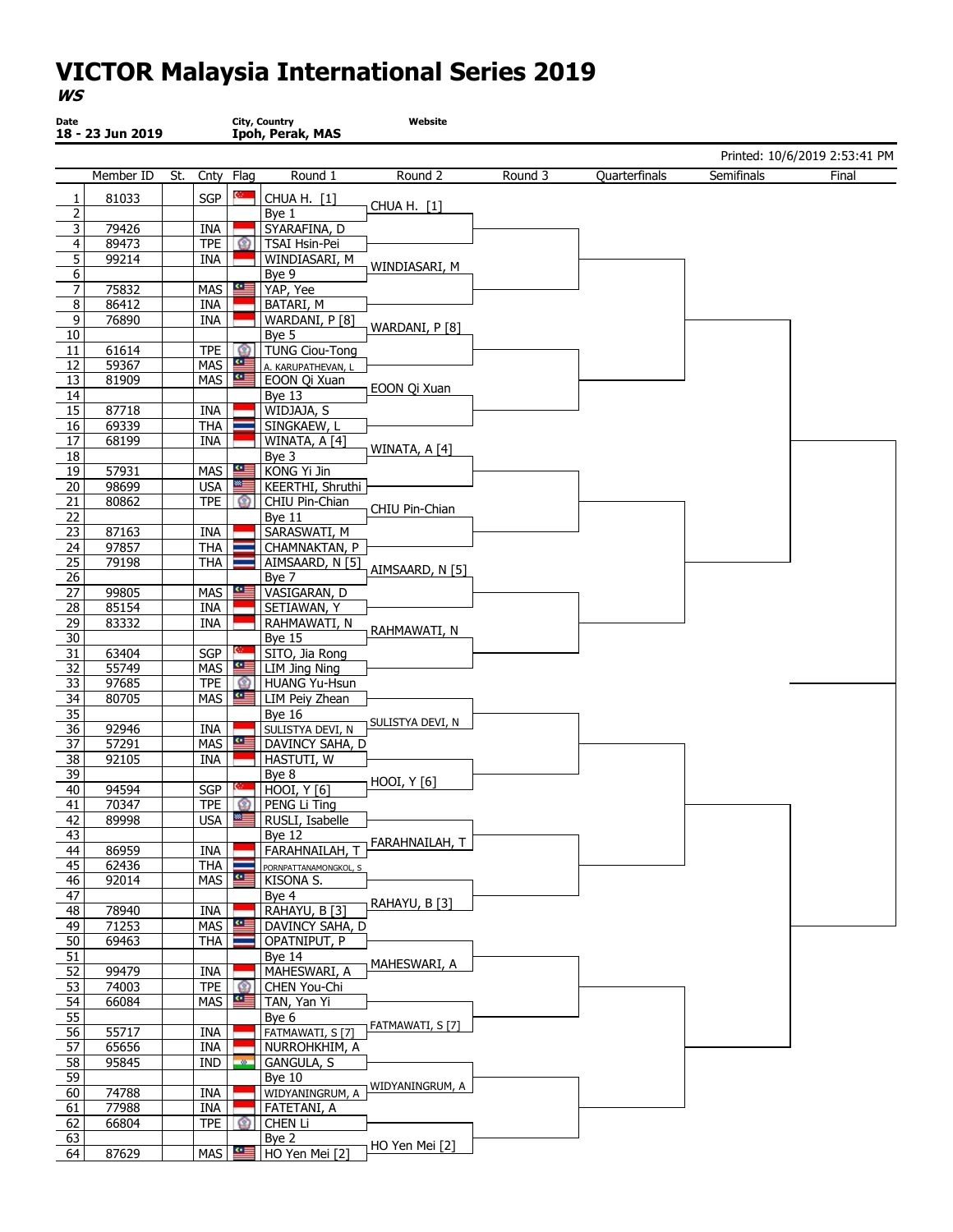MD - QUALIFICATION

| Date<br>18 - 23 Jun 2019 |                |     |                            | City, Country<br>Website<br>Ipoh, Perak, MAS |                                                                 |                               |  |  |  |  |
|--------------------------|----------------|-----|----------------------------|----------------------------------------------|-----------------------------------------------------------------|-------------------------------|--|--|--|--|
|                          |                |     |                            |                                              |                                                                 | Printed: 10/6/2019 2:53:41 PM |  |  |  |  |
|                          | Member ID      | St. | Cnty                       | Flag                                         | Finals                                                          | Qualifiers                    |  |  |  |  |
|                          | 85495<br>82690 |     | THA<br><b>THA</b>          |                                              | SARAPAT, Warit [1]<br>TANTIANANKUL, Krit                        |                               |  |  |  |  |
| 2                        | 66807<br>96541 |     | MAS<br>MAS                 | ≝<br>$\mathbf{e}$                            | MARTIN Macvin Marvin<br>NG, Chen Wai                            | Q <sub>1</sub>                |  |  |  |  |
| 3                        | 77752<br>78081 |     | MAS $\frac{dE}{dt}$<br>MAS | $\mathbf{e}$                                 | LIM, Tze Jian<br>LING Wei Jie                                   |                               |  |  |  |  |
| 4                        | 72308<br>63990 |     | THA<br>MAS                 | $\circ \equiv$                               | KOLUM, Krisda<br>TAN, Ming Kang                                 | Q <sub>2</sub>                |  |  |  |  |
| 5                        | 83070<br>78512 |     | MAS  <br>MAS               | 一<br>$\mathbf{e}$                            | AMEER, Amri [3]<br>SYAZMIL, Muhammad Idham Zainal Abi           |                               |  |  |  |  |
| 6                        | 59940<br>81595 |     | <b>THA</b><br><b>THA</b>   |                                              | NORKHAT, Chakkaphat<br>PROMSARIN, Paramet                       | Q <sub>3</sub>                |  |  |  |  |
| 7                        | 69234<br>86618 |     | MAS<br>MAS                 | $\mathbf{u}$<br>空画                           | LO, Chun Hann<br>LO, Chun Hoong                                 |                               |  |  |  |  |
| 8                        | 76914<br>87897 |     | INA<br><b>INA</b>          |                                              | DWI PUTRA, Galuh<br>WIJAYA, Gabriel Christopher Winta           | Q4                            |  |  |  |  |
| 9                        | 81327<br>84421 |     | <b>THA</b><br><b>THA</b>   |                                              | THONGKHAM, Pongsakorn<br>THONGKHAM, Wongsathorn                 |                               |  |  |  |  |
| 10                       | 76329<br>75137 |     | MAS<br>MAS                 | ≝≅<br>ᢡ                                      | ANAK TAN, Immanuel Jose<br>YUSUF, Yusriazmi                     | Q5                            |  |  |  |  |
| 11                       | 71369<br>93217 |     | $MAS$ $\frac{4}{5}$        |                                              | MAS   CHUA Yue Chern<br>LWI Sheng Hao                           |                               |  |  |  |  |
| 12                       | 79567<br>76281 |     | INA<br>INA                 |                                              | FACHRIKAR, Muhammad [4]<br>SYAHNAWI, Amri                       | Q <sub>6</sub>                |  |  |  |  |
| 13                       | 82702<br>93347 |     | MAS<br>MAS                 | ᢡ<br>$\mathbf{e}$                            | SALLEH, Syahzlan Hazwan<br>SARDIK, Datu Mohd Saffuan Nizam      |                               |  |  |  |  |
| 14                       | 88024<br>77912 |     | <b>THA</b><br><b>THA</b>   |                                              | CHAROENKITAMORN, Chaloempon<br>YORDPHAISONG, Nanthakarn         | Q7                            |  |  |  |  |
| 15                       | 81293<br>57598 |     | SGP<br>SGP                 |                                              | KWEK, Jun Liang Andy<br>LEE, Jian Liang                         |                               |  |  |  |  |
| 16                       | 92430<br>83876 |     | MAS                        | MAS $\frac{dE}{dt}$<br>$\bullet \equiv$      | LUARAN Neville Baptist Nosius [2]<br>MOHD PUZI, Muhammad Syauqi | Q8                            |  |  |  |  |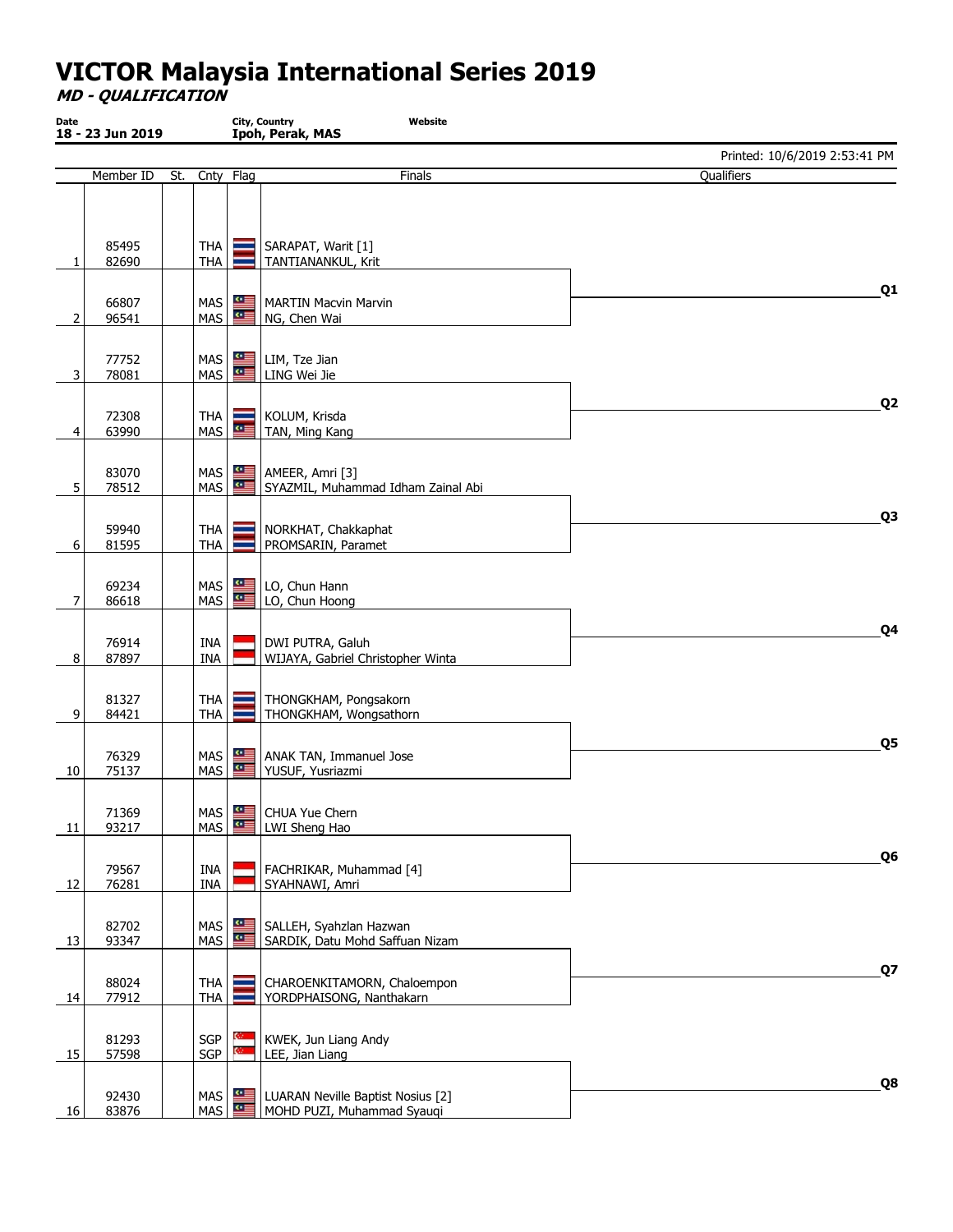#### MD

| Date                       | 18 - 23 Jun 2019 |     |                          |                       | City, Country<br>Ipoh, Perak, MAS         | Website |               |            |                               |
|----------------------------|------------------|-----|--------------------------|-----------------------|-------------------------------------------|---------|---------------|------------|-------------------------------|
|                            |                  |     |                          |                       |                                           |         |               |            | Printed: 10/6/2019 2:53:41 PM |
|                            | Member ID        | St. | Cnty                     | Flag                  | Round 1                                   | Round 2 | Quarterfinals | Semifinals | Final                         |
|                            | 65113            |     | MAS                      | ≝≅                    | CHOOI Kah Ming [1]                        |         |               |            |                               |
| 1                          | 93757            |     | MAS                      | $\mathbf{C}$          | LOW Juan Shen                             |         |               |            |                               |
|                            | 57320            |     | INA                      |                       | FEBRYTO, E                                |         |               |            |                               |
| $\overline{2}$             | 76261            |     | INA                      |                       | RANIALDY, F                               |         |               |            |                               |
|                            |                  |     |                          |                       |                                           |         |               |            |                               |
| $\overline{\mathbf{3}}$    | 63585            |     | MAS                      | 쪽                     | Qualification - Q7<br>KHO Jeremy Shyang   |         |               |            |                               |
| $\vert 4 \vert$            | 57527            |     | MAS                      | "                     | NG, Jun Yan                               |         |               |            |                               |
|                            | 92584            |     | INA                      |                       | GUSTIAWAN, H [8]                          |         |               |            |                               |
| 5                          | 79134            |     | <b>INA</b>               |                       | RAMADHANY, A                              |         |               |            |                               |
|                            | 91090            |     | <b>MAS</b>               | 些                     | <b>CHEN Tang Jie</b>                      |         |               |            |                               |
| $6 \overline{}$            | 79732            |     | MAS                      | $\bullet \equiv$      | CHIA Wei Jie                              |         |               |            |                               |
| 7                          | 33261<br>95211   |     | <b>INA</b><br><b>ENG</b> | Ŧ                     | FADHILAH, Irfan<br>GUPTA, Avinash         |         |               |            |                               |
|                            |                  |     |                          |                       |                                           |         |               |            |                               |
| 8                          |                  |     |                          |                       | Qualification - Q5                        |         |               |            |                               |
|                            | 68633            |     | INA                      |                       | CARNANDO, L [3]                           |         |               |            |                               |
| 9                          | 84786            |     | INA                      |                       | MARTHIN, Daniel                           |         |               |            |                               |
|                            | 63706            |     | <b>MAS</b>               | N<br>$\alpha$ =       | MOHD ISMAIL, M                            |         |               |            |                               |
| 10                         | 97338<br>95240   |     | MAS<br><b>MAS</b>        | ≝                     | SIA, Z<br>AZHAR, Izzat Farhan             |         |               |            |                               |
| 11                         | 56155            |     | MAS                      | $\alpha$ =            | KHOO Kwang Yean                           |         |               |            |                               |
|                            |                  |     |                          |                       |                                           |         |               |            |                               |
| 12                         |                  |     |                          |                       | Qualification - Q1                        |         |               |            |                               |
|                            | 64095            |     | IND                      | $-20-$                | AMBEKAR, Hruitvik [6]                     |         |               |            |                               |
| 13                         | 97499            |     | IND                      | $-90$<br>$\mathbf{e}$ | MAYEKAR, Aniruddha                        |         |               |            |                               |
| 14                         | 67294<br>85129   |     | <b>MAS</b><br>MAS        | 역                     | CHANG, Yee Jun<br>TEE, Kai Wun            |         |               |            |                               |
|                            |                  |     |                          |                       |                                           |         |               |            |                               |
| 15                         |                  |     |                          |                       | Qualification - Q2                        |         |               |            |                               |
|                            | 74732            |     | INA                      |                       | KUSUMAWARDANA, P                          |         |               |            |                               |
| 16                         | 94430            |     | INA                      |                       | YACOB, Y                                  |         |               |            |                               |
|                            |                  |     |                          |                       |                                           |         |               |            |                               |
| 17                         | 66273            |     | <b>MAS</b>               | <b>ISB</b>            | Qualification - Q3<br>IDRIS, Zakri        |         |               |            |                               |
| $\frac{18}{1}$             | 75581            |     | MAS                      | $\bullet \equiv$      | ZAILAN, M                                 |         |               |            |                               |
|                            | 52705            |     | <b>MAS</b>               | $\bullet \equiv$      | <b>ABDUL LATIF, M</b>                     |         |               |            |                               |
| 19                         | 75688            |     | MAS                      | 一                     | HASHIM M.                                 |         |               |            |                               |
|                            | 96735            |     | INA                      |                       | RHOMA, Putra Eka [7]                      |         |               |            |                               |
| 20                         | 73606            |     | INA                      |                       | SWASTEDIAN, Rian                          |         |               |            |                               |
| 21                         |                  |     |                          |                       | Qualification - Q4                        |         |               |            |                               |
|                            | 58193            |     | VIE                      |                       | BAO, Minh                                 |         |               |            |                               |
| 22                         | 54667            |     | VIE                      |                       | DUONG, Bao Duc                            |         |               |            |                               |
|                            | 74031            |     | SGP                      |                       | TAN, Wen Xing Abel                        |         |               |            |                               |
| $\overline{\phantom{0}23}$ | 67749<br>61834   |     | SGP<br><b>MAS</b>        | $rac{1}{\sqrt{2}}$    | TOH, Han Zhuo<br>LOW Hang Yee [4]         |         |               |            |                               |
| 24                         | 87270            |     | MAS                      | $\bullet \equiv$      | NG Eng Cheong                             |         |               |            |                               |
|                            | 56350            |     | <b>MAS</b>               | 华国                    | CHOONG Hon Jian                           |         |               |            |                               |
| $\frac{25}{2}$             | 78409            |     | MAS                      | ≝                     | MAN Wei Chong                             |         |               |            |                               |
|                            |                  |     |                          |                       |                                           |         |               |            |                               |
| 26                         |                  |     |                          |                       | Qualification - Q6                        |         |               |            |                               |
|                            | 91507<br>96005   |     | INA<br>INA               |                       | KRISTANTO, Calvin<br>SAPUTRA, Yantoni Edy |         |               |            |                               |
| 27                         | 66114            |     | MAS                      | œ                     | SHIA Chun Kang [5]                        |         |               |            |                               |
| 28                         | 52703            |     | MAS                      | œΞ                    | <b>TAN Boon Heong</b>                     |         |               |            |                               |
|                            | 90047            |     | <b>MAS</b>               | 空                     | MAZLAN, A                                 |         |               |            |                               |
| 29                         | 71294            |     | MAS                      | $\mathbf{u}$          | WONG, Tien Ci                             |         |               |            |                               |
|                            |                  |     |                          |                       |                                           |         |               |            |                               |
| 30                         | 70485            |     | <b>MAS</b>               | 些                     | Qualification - Q8<br>MOHD SANI, M        |         |               |            |                               |
| - 31                       | 59606            |     | MAS                      | 竺                     | MOHD SANI, M                              |         |               |            |                               |
|                            | 91440            |     | INA                      |                       | FIKRI, M $[2]$                            |         |               |            |                               |
| 32                         | 79658            |     | INA                      |                       | MAULANA, Bagas                            |         |               |            |                               |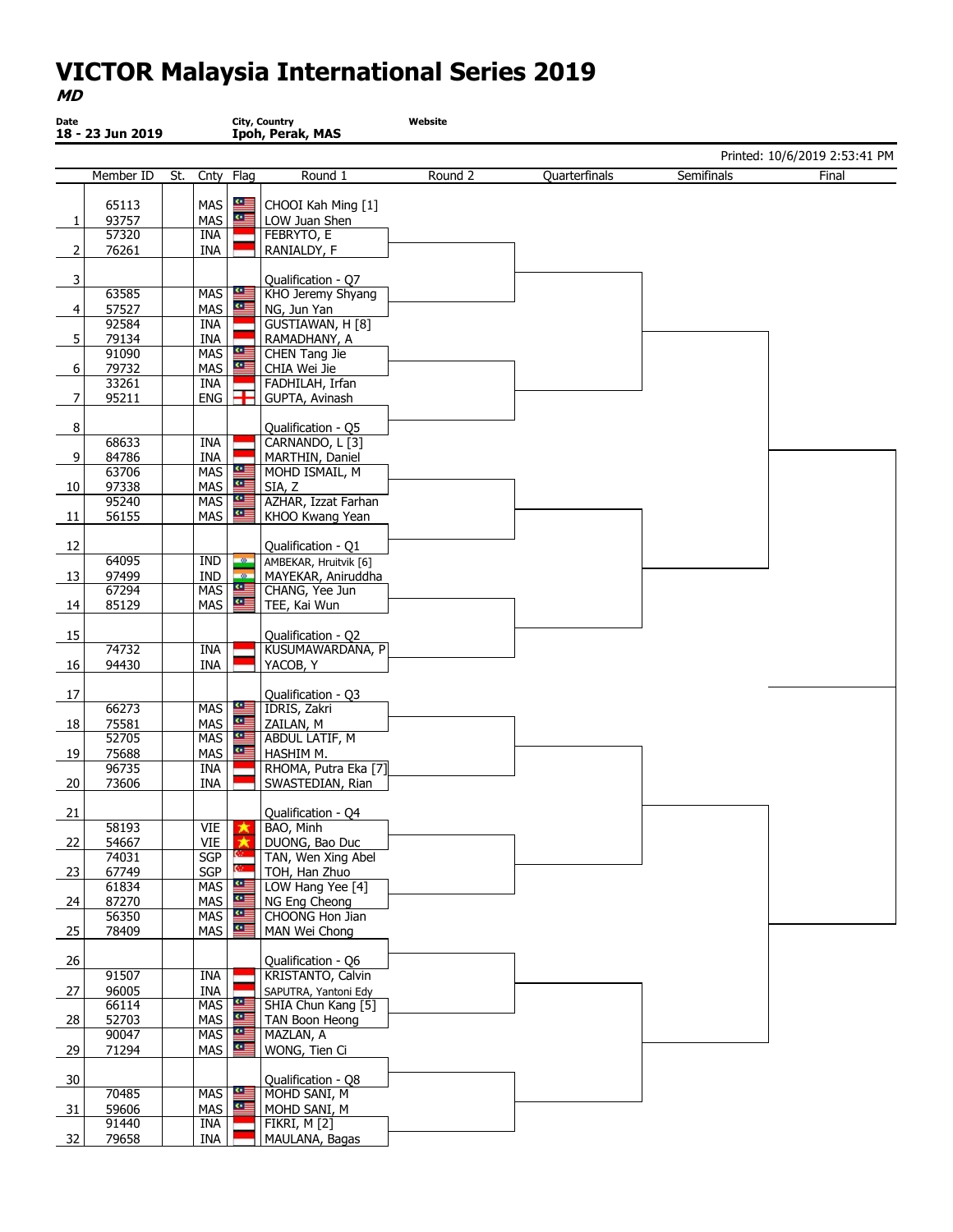#### WD

| Date           | 18 - 23 Jun 2019 |     |                          |                         | City, Country<br>Ipoh, Perak, MAS       | Website         |               |            |                               |
|----------------|------------------|-----|--------------------------|-------------------------|-----------------------------------------|-----------------|---------------|------------|-------------------------------|
|                |                  |     |                          |                         |                                         |                 |               |            | Printed: 10/6/2019 2:53:41 PM |
|                | Member ID        | St. | Cnty                     | Flag                    | Round 1                                 | Round 2         | Quarterfinals | Semifinals | Final                         |
|                | 79664            |     | INA                      |                         | KUSUMA, F [1]                           |                 |               |            |                               |
| 1              | 96455            |     | <b>INA</b>               |                         | SUGIARTO, Ribka                         | KUSUMA, F[1]    |               |            |                               |
|                |                  |     |                          |                         |                                         | SUGIARTO, Ribka |               |            |                               |
| 2              | 91834            |     | <b>MAS</b>               | 인                       | Bye 1<br>N SYAZA, Rashidi               |                 |               |            |                               |
| 3              | 68472            |     | MAS                      | 一                       | NG, Wan Win                             |                 |               |            |                               |
|                | 90662            |     | SGP                      |                         | CITRA, Putri Sari Dewi                  |                 |               |            |                               |
| 4              | 60447            |     | SGP                      |                         | LIANG, Yun                              |                 |               |            |                               |
|                | 72517            |     | <b>MAS</b>               |                         | LEE Zhi Qing                            |                 |               |            |                               |
| 5              | 83940<br>60576   |     | <b>ENG</b><br><b>THA</b> |                         | LIEW, Fee Teng<br>SAMART, Napha         |                 |               |            |                               |
| 6              | 98266            |     | <b>THA</b>               |                         | WONGYA, Thanyasuda                      |                 |               |            |                               |
|                | 70347            |     | <b>TPE</b>               | $\circ$                 | PENG Li Ting                            |                 |               |            |                               |
| 7              | 79917            |     | <b>TPE</b>               | $\circ$<br>$\mathbf{C}$ | TAI Wei-Ling                            |                 |               |            |                               |
| 8              | 63539<br>56307   |     | <b>MAS</b><br>MAS        | <u>o≡</u>               | <b>TEOH Mei Xing</b><br>YAP Ling        |                 |               |            |                               |
|                | 96990            |     | <b>THA</b>               |                         | LAISUAN, R [3]                          |                 |               |            |                               |
| 9              | 84287            |     | <b>THA</b>               |                         | MINGCHUA, Supamart                      |                 |               |            |                               |
|                | 58879            |     | <b>MAS</b>               | $\mathbf{C}$            | <b>CHEAH Yee See</b>                    |                 |               |            |                               |
| 10             | 56375            |     | MAS                      | $\bullet \equiv$        | LIM Peiy Yee, Payee                     |                 |               |            |                               |
| - 11           | 63762<br>62428   |     | INA<br>INA               |                         | PUTRI, Virni<br>SUKOCO, Vania Arianti   |                 |               |            |                               |
|                | 93497            |     | MAS                      | ≝                       | GOH Yi Xuan                             |                 |               |            |                               |
| 12             | 59708            |     | MAS                      | 여                       | WONG, Kha Yan                           |                 |               |            |                               |
|                | 62570            |     | MAS                      | å                       | CHEONG, A                               |                 |               |            |                               |
| 13             | 70093<br>80862   |     | MAS<br><b>TPE</b>        | 一<br>$\circ$            | <b>LIM Chiew Sien</b><br>CHIU Pin-Chian |                 |               |            |                               |
| 14             | 61614            |     | <b>TPE</b>               | œ.                      | <b>TUNG Ciou-Tong</b>                   |                 |               |            |                               |
|                | 52702            |     | <b>SGP</b>               |                         | SARI, Shinta Mulia                      |                 |               |            |                               |
| 15             | 59275            |     | SGP                      |                         | WONG Jia Ying Crystal                   |                 |               |            |                               |
|                | 77316            |     | <b>INA</b>               |                         | GANI, F                                 |                 |               |            |                               |
| 16             | 77545<br>69463   |     | INA<br><b>THA</b>        |                         | SALSABILA, R<br>OPATNIPUT, P            |                 |               |            |                               |
| 17             | 62436            |     | <b>THA</b>               |                         | PORNPATTANAMONGKOL, S                   |                 |               |            |                               |
|                | 84117            |     | INA                      |                         | MAMAHIT, Melanni                        |                 |               |            |                               |
| 18             | 80300            |     | INA                      |                         | NADIA, Tryola                           |                 |               |            |                               |
|                | 97932<br>75832   |     | <b>MAS</b><br>MAS        | $\mathbf{C}$<br>一       | YAP, Rui Chen<br>YAP, Yee               |                 |               |            |                               |
| 19             | 97685            |     | <b>TPE</b>               | $\circ$                 | <b>HUANG Yu-Hsun</b>                    |                 |               |            |                               |
| 20             | 89473            |     | <b>TPE</b>               |                         | TSAI Hsin-Pei                           |                 |               |            |                               |
|                | 82385            |     | INA                      |                         | CINDIANI, M                             |                 |               |            |                               |
| 21             | 67761            |     | INA                      | $\mathbf{C}$            | PRATIWI, A                              |                 |               |            |                               |
| 22             | 85551<br>68628   |     | MAS<br>MAS               | $\bullet \equiv$        | TAN Pearly Koong Le<br>THINAAH, M       |                 |               |            |                               |
|                | 99166            |     | <b>THA</b>               |                         | PIYAWATCHARAVIJIT, S                    |                 |               |            |                               |
| 23             | 65990            |     | <b>THA</b>               |                         | UNGKA, Pitchayanin                      |                 |               |            |                               |
|                | 73013            |     | <b>SGP</b>               |                         | JIN, Yujia [4]                          |                 |               |            |                               |
| 24             | 67745<br>92123   |     | <b>SGP</b><br><b>THA</b> |                         | LIM, Ming Hui<br>CHAMNAKTAN, P          |                 |               |            |                               |
| 25             | 97857            |     | <b>THA</b>               |                         | CHAMNAKTAN, P                           |                 |               |            |                               |
|                | 95620            |     | INA                      |                         | AWANDA, A                               |                 |               |            |                               |
| 26             | 52730            |     | INA                      |                         | BERNADET, P                             |                 |               |            |                               |
|                | 73653            |     | SGP                      |                         | KOH, Ker'Sara                           |                 |               |            |                               |
| 27             | 63596<br>82516   |     | SGP<br><b>MAS</b>        |                         | LIM, Zhi Rui Bernice<br>NG, Qi Xuan     |                 |               |            |                               |
| 28             | 65389            |     | MAS                      |                         | SIOW, D                                 |                 |               |            |                               |
|                | 57291            |     | <b>MAS</b>               |                         | DAVINCY SAHA, D                         |                 |               |            |                               |
| 29             | 71253            |     | MAS                      | ∾≡                      | DAVINCY SAHA, D                         |                 |               |            |                               |
|                | 66804<br>74003   |     | <b>TPE</b><br><b>TPE</b> | $\circ$<br>Ω            | CHEN Li<br>CHEN You-Chi                 |                 |               |            |                               |
| $\frac{30}{2}$ |                  |     |                          |                         |                                         |                 |               |            |                               |
| 31             |                  |     |                          |                         | Bye 2                                   | MARWAH, N [2]   |               |            |                               |
|                | 60838            |     | INA                      |                         | MARWAH, N [2]                           | SYAIKAH, Putri  |               |            |                               |
| 32             | 94011            |     | INA                      |                         | SYAIKAH, Putri                          |                 |               |            |                               |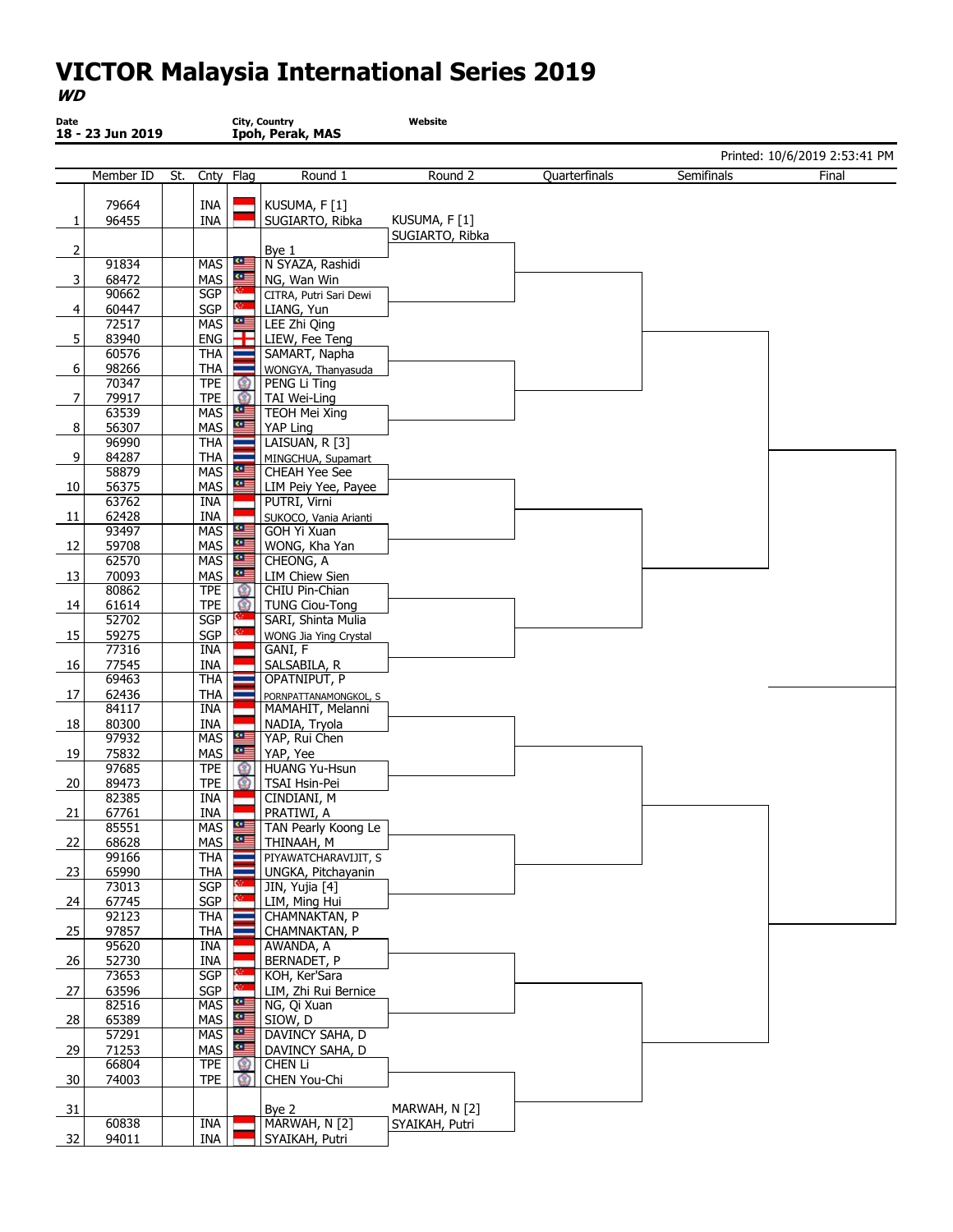XD - QUALIFICATION

| Date<br>18 - 23 Jun 2019 |                |     |                                              | City, Country<br>Website<br>Ipoh, Perak, MAS |                                                     |                               |  |  |  |  |
|--------------------------|----------------|-----|----------------------------------------------|----------------------------------------------|-----------------------------------------------------|-------------------------------|--|--|--|--|
|                          |                |     |                                              |                                              |                                                     | Printed: 10/6/2019 2:53:41 PM |  |  |  |  |
|                          | Member ID      | St. |                                              | Cnty Flag                                    | Finals                                              | Qualifiers                    |  |  |  |  |
|                          | 56350<br>70093 |     | MAS<br><b>MAS</b>                            | 뜨<br>$\mathbf{e}$                            | CHOONG Hon Jian [1]<br>LIM Chiew Sien               |                               |  |  |  |  |
| 2                        | 85455<br>84287 |     | THA<br><b>THA</b>                            |                                              | TANGSRIRAPEEPHAN, Prad<br>MINGCHUA, Supamart        | Q <sub>1</sub>                |  |  |  |  |
| 3                        | 67749<br>59275 |     | SGP<br>SGP                                   |                                              | TOH, Han Zhuo<br>WONG Jia Ying Crystal              |                               |  |  |  |  |
| 4                        | 63990<br>98613 |     | MAS $\frac{dE}{dt}$<br>MAS                   | 竺                                            | TAN, Ming Kang<br>TANG, Wen Xin                     | Q <sub>2</sub>                |  |  |  |  |
| 5                        | 90047<br>68472 |     | MAS                                          | $MAS$ $\frac{a}{2}$<br>$rac{1}{\sqrt{2}}$    | MAZLAN, Ahmad Maziri [4]<br>NG, Wan Win             |                               |  |  |  |  |
| 6                        | 69005<br>55749 |     | $MAS$ $\frac{dE}{dt}$                        | $MAS$ $\frac{dE}{dt}$                        | ABDUL KHALID, Mohamad Faris Zaim<br>LIM Jing Ning   | Q <sub>3</sub>                |  |  |  |  |
| 7                        | 85495<br>99166 |     | <b>THA</b><br><b>THA</b>                     |                                              | SARAPAT, Warit<br>PIYAWATCHARAVIJIT, Sasikarn       |                               |  |  |  |  |
| 8                        | 61834<br>68628 |     | <b>MAS</b><br>MAS                            | $\mathbf{C}$<br>$\mathbf{e}$                 | LOW Hang Yee<br>THINAAH, Muralitharan               | Q4                            |  |  |  |  |
| 9                        | 88024<br>75836 |     | THA<br><b>THA</b>                            |                                              | CHAROENKITAMORN, Chaloempon<br>CHUEBOCA, Sararat    |                               |  |  |  |  |
| 10                       | 66309<br>66084 |     | MAS<br>$MAS$ $\frac{dE}{dt}$                 | ᢡ                                            | CHOONG Brandon<br>TAN, Yan Yi                       | Q5                            |  |  |  |  |
| 11                       | 93217<br>56307 |     |                                              | MAS <b>4</b>                                 | MAS   LWI Sheng Hao<br>YAP Ling                     |                               |  |  |  |  |
| 12                       | 56596<br>59708 |     | MAS<br>$MAS$ $\frac{dE}{dt}$                 | 쪽                                            | TAN, Kok Xian [3]<br>WONG, Kha Yan                  | Q <sub>6</sub>                |  |  |  |  |
| 13                       | 59940<br>60576 |     | <b>THA</b><br><b>THA</b>                     |                                              | NORKHAT, Chakkaphat<br>SAMART, Napha                |                               |  |  |  |  |
| 14                       | 91261<br>80705 |     | <b>MAS</b><br>MAS                            | ≝                                            | MISFAHUL, Shahzan Shah<br>LIM Peiy Zhean            | Q7                            |  |  |  |  |
| 15                       | 71294<br>65389 |     | $MAS$ $\frac{4}{5}$<br>$MAS$ $\frac{dE}{dt}$ |                                              | WONG, Tien Ci<br>SIOW, Desiree, Hao Shan            |                               |  |  |  |  |
| 16                       | 58000<br>96831 |     | INA<br>INA                                   |                                              | SOMPIE, Ferneel Hazael [2]<br>SOMPIE, Freeisy Ester | Q8                            |  |  |  |  |